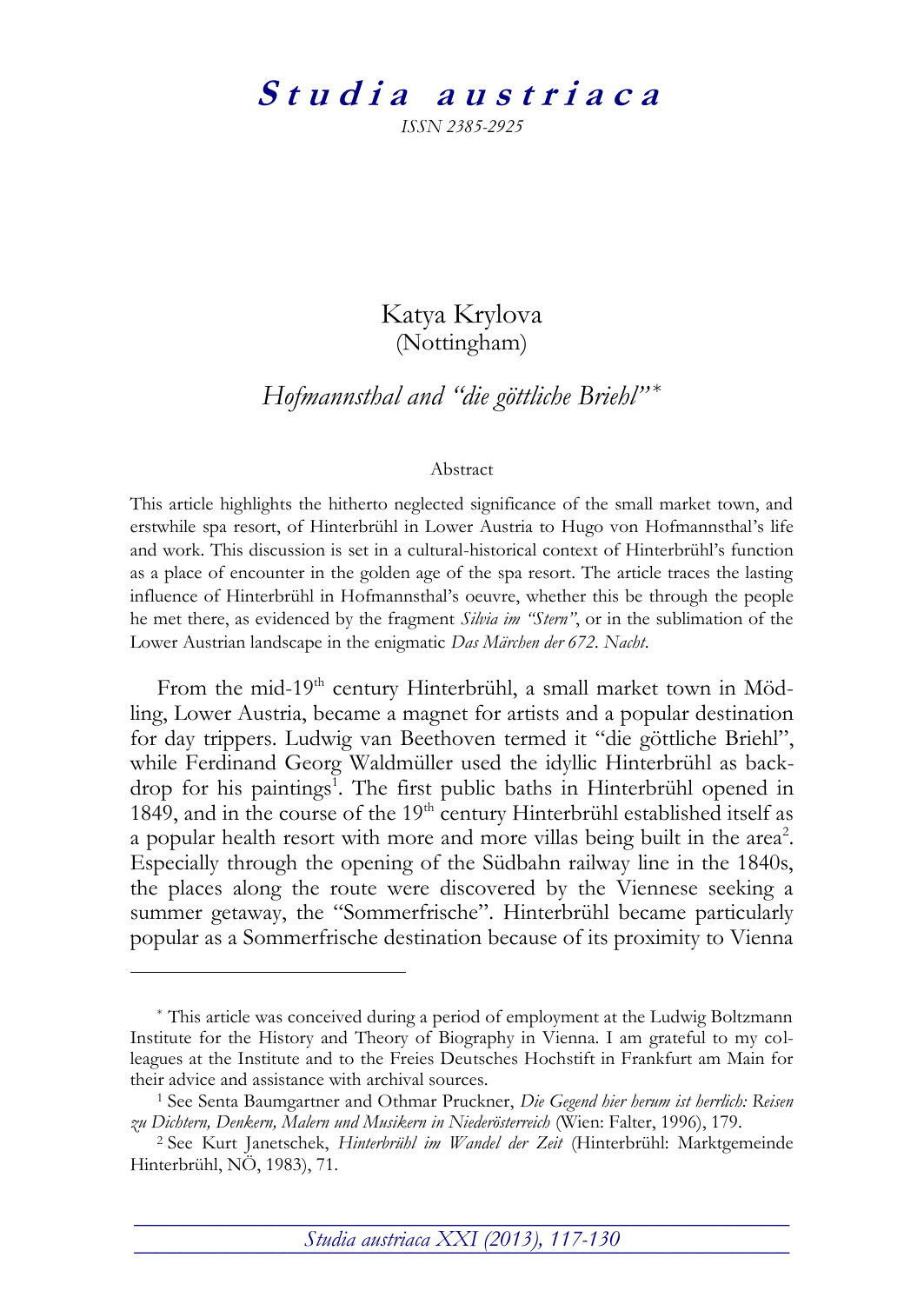(being only 20 kilometres away), with the Viennese longing to escape the heat and unsanitary conditions of the city in summer, its annual typhus and dysentery epidemics and the poor water quality, in search of fresh air, peace and quiet<sup>3</sup>.

Formerly a preserve of the aristocracy, in the  $19<sup>th</sup>$  century the Sommerfrische became available to the upper bourgeoisie, to industrialists, bankers, high-ranking officials and doctors, following a new restructuring of work and leisure time. Eight months of the year were spent working and saving up in order to be able to afford to spend four months of the year in the Sommerfrische, either in one's own villa, in one of the many guest houses erected for the purpose, or even in the homes of farmers, who welcomed the opportunity for extra income by renting out their rooms, while themselves spending the summer in the attic<sup>4</sup>. Although this kind of prolonged sojourn in the countryside was extortionately expensive, it became absolutely *de rigueur* for the Viennese upper bourgeoisie in particular. In Hinterbrühl, the ever-growing number of coaches and carriages from visitors wanting to take the cure in the spa resort soon led to congestion on the Hauptstraße. A solution to the growing congestion in what was and continues to be a small market town was urgently needed, and in 1883 the first Austrian electric tram was built from the Bahnhof Mödling to Vorderbrühl (Klausen) and subsequently extended to Hinterbrühl in 1885 (this tram is also frequently mentioned in Hofmannsthal's correspondence)<sup>5</sup> . This further popularized Hinterbrühl as a tourist destination, with tram upon tram bringing day trippers to the Brühl on Sundays. From then on Hinterbrühl remained a popular Sommerfrische retreat until the First World War and the Depression of the 1920s led to a change of fortune for the place, as was the case for many such towns. Hofmannsthal's experiences of the place, however, are irrevocably interwoven with the grand age of the Sommerfrische. The following discussion will elucidate the significance of Hinterbrühl for Hofmannsthal's life and work, focusing on the people he met and the works he wrote there, as well as the lasting influence of the Lower Austrian town for the writer and dramatist.

<sup>3</sup> See Hanns Haas, "Die Sommerfrische – Ort der Bürgerlichkeit", in *«Durch Arbeit,*  Besitz, Wissen, und Gerechtigkeit»: Bürgertum in der Habsburger Monarchie II, ed. Hannes Steckl, Peter Urbanitsch, Ernst Bruckmüller, Hans Heiss (Vienna: Böhlau, 1992), 364-377, 366.

<sup>4</sup> Ibid., 366-367.

<sup>5</sup> See Janetschek, *Hinterbrühl im Wandel der Zeit*, 78. This tram route was, however, terminated in 1932, and today only the Bahnplatz in Hinterbrühl, where a plaque has been placed, serves as a melancholic reminder of the former route.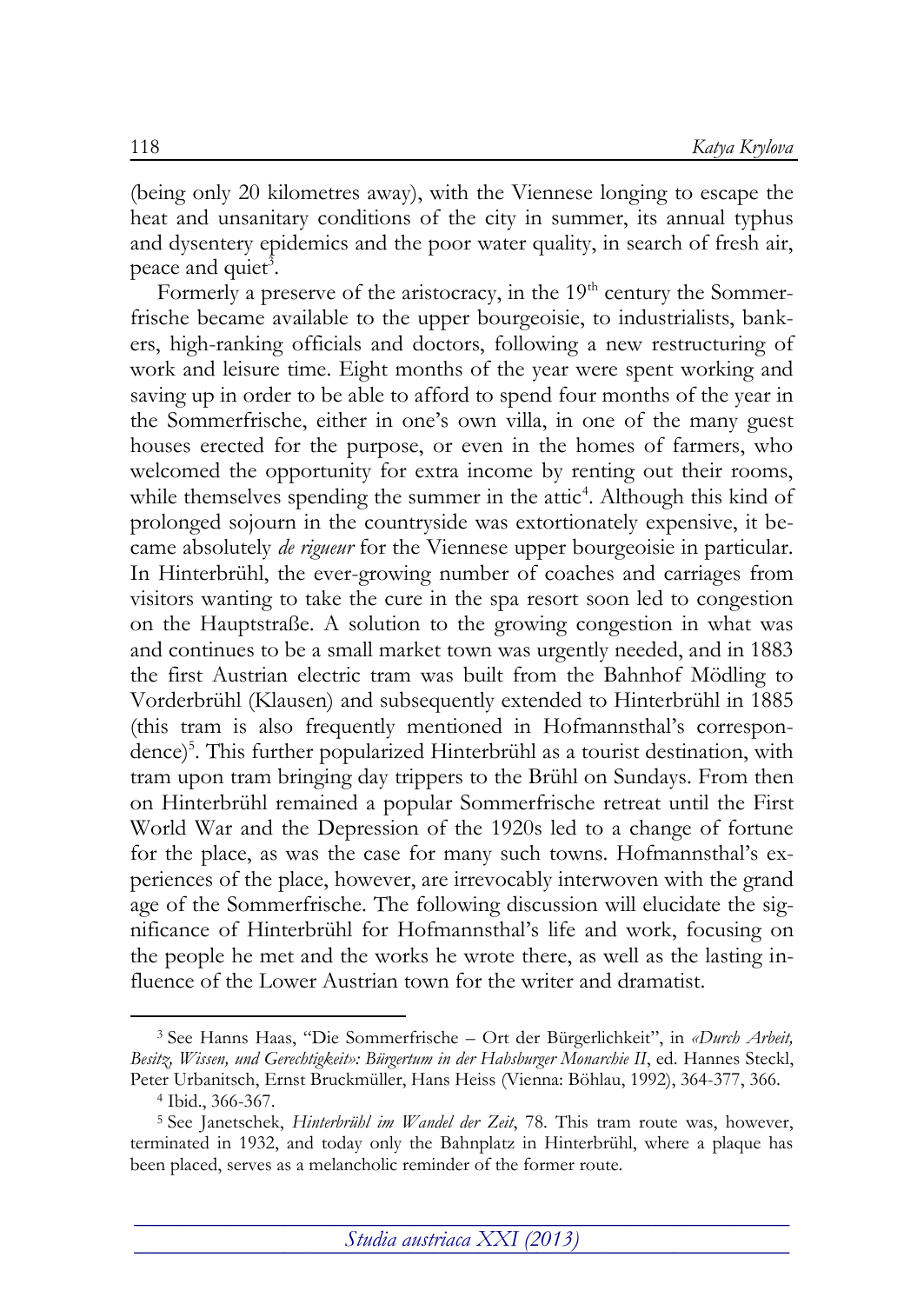-

Although Hinterbrühl has lost its significance as a spa resort, numerous villas, particularly in the Parkstraße, are a reminder of the fact that, for the Viennese upper bourgeoisie in the 19th century, a prolonged sojourn in one of the town's numerous hotels or in one's own villa was a symbol of status and prestige. The Hofmannsthal family was no exception here. Hofmannsthal's earliest recorded visits to Hinterbrühl and Mödling may be dated back to his earliest childhood. Some of Hofmannsthal's earliest letters to his parents are written from Mödling where Hofmannsthal, aged eight, would stay with family friends. He reports to his parents of catching butterflies and spending the whole day playing outside with his friends Poldi and Anna<sup>6</sup>. Similarly, in his letters to his grandmother, Hofmannsthal describes walks and expeditions to Hinterbrühl, with one of the letters mentioning notable landmarks such as the "Holdrichsmühle" (the inn made famous through its association with Schubert who was allegedly inspired to write his Müllerlieder there)<sup>7</sup>. The newly opened electric tram particularly facilitated Hofmannsthal's day trips to the area. For longer sojourns Hofmannsthal would stay with the family of his friend Hans Schlesinger in the Gießhüblerstraße 2, and from 1910 in the Villa Friedmann. When they were able to find accommodation Hofmannsthal's parents also frequently stayed in various inns in Hinterbrühl or in Vorderbrühl during the summer. Hofmannsthal's correspondence with his parents in the summer of 1899 thematises the problematic search for accommodation in a spa resort that was fast becoming a victim of its own success<sup>8</sup>. However, Hinterbrühl remained a favoured destination for the Hofmannsthals. They even celebrated a family wedding here in October 1899, when Joseph Fohleutner (Onkel Pip), the youngest brother of Hofmannsthal's mother, married Edith Alexovits, one of the daughters of the Alexovits family in the Brühl, who were friends of the Hofmannsthals. Later, when Hofmannsthal moved to Rodaun, following his marriage to Gerty Schlesinger, he frequently met his parents in Hinterbrühl, as it was a convenient halfway point between Vienna and Hofmannsthal's Rodaun residence.

<sup>6</sup> Hugo von Hofmannsthal to his mother 03.06.1880; Hugo von Hofmannsthal to his father, 04.06.1880, in BW ELTERN, FREIES DEUTSCHES HOCHSTIFT [FDH].

<sup>7</sup> Hugo von Hofmannsthal to his grandmother 10.05.1886, in *Hugo von Hofmannsthal und Josephine Fohleutner: Briefe 1881-1902*, ed. Katja Kaluga, *Sonderdruck aus Hofmannsthal Jahrbuch zur europäischen Moderne* 14/2006, 52.

<sup>8</sup> The father to Hugo von Hofmannsthal 31.07.1899, in BW ELTERN, FDH.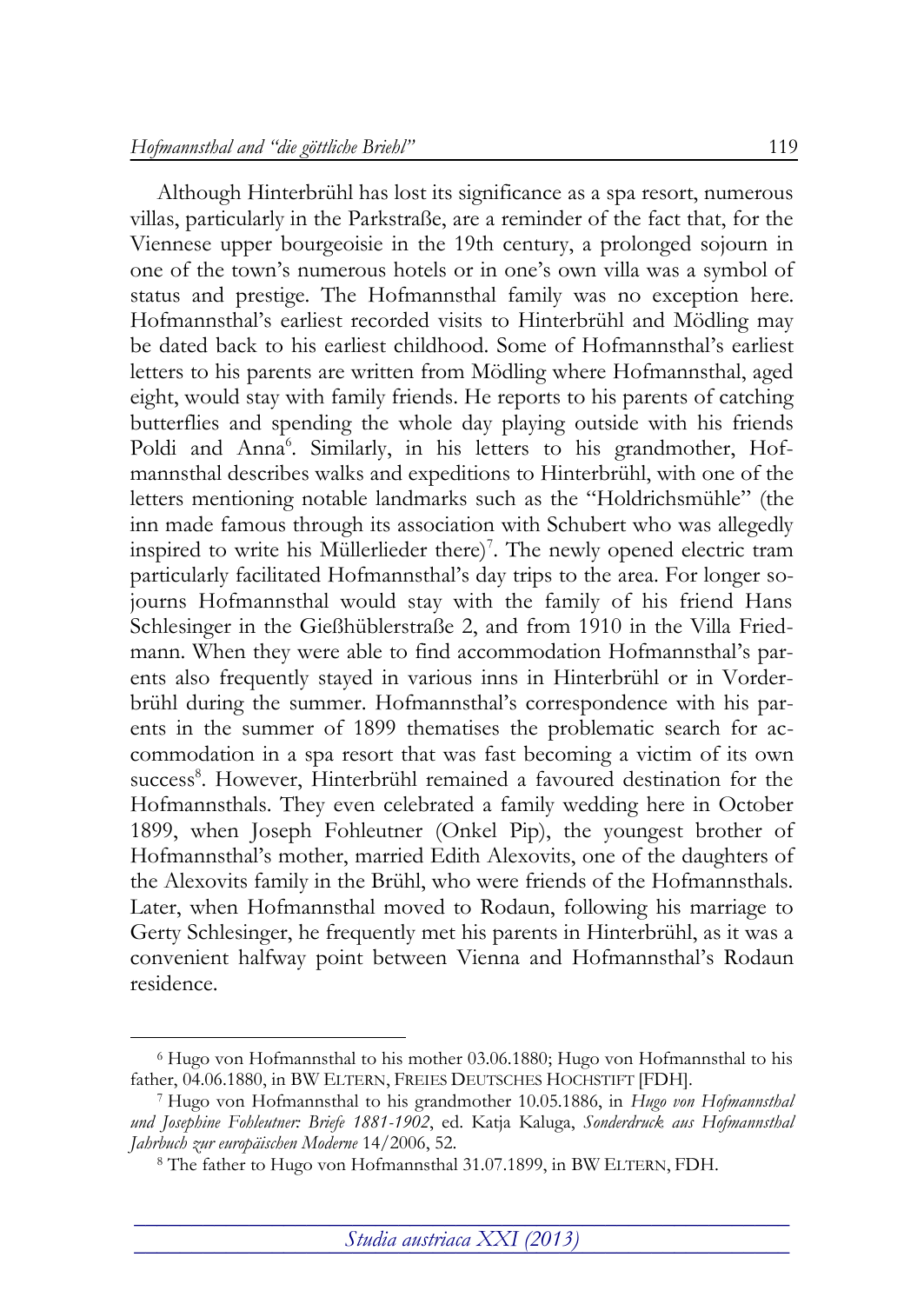Hinterbrühl's significance to Hofmannsthal's life may be understood first and foremost as a place of encounter. Here Hofmannsthal met with friends and writer colleagues, among others: Arthur Schnitzler, Gustav Schwarzkopf, Karlweiß, Richard Beer-Hofmann, Lou Andreas-Salomé, the Schlesinger family, and the Friedmann family. The Hinterbrühl Kurlisten [lists of spa guests compiled by the mayor's office in Hinterbrühl] offer a rich picture of the visitors who have stayed in the spa resort at various points, and more importantly, of their accommodation and the duration of their stay. In the small and compact resort, one could easily meet one another at concrete locations such as the Hotel Radetzky, the inn "zum goldenen Stern" and the Villa Todesco, but one could also, and frequently did, meet spontaneously. For example, Arthur Schnitzler records in his diary entry of 2 June 1901 a chance encounter with Hofmannsthal while cycling<sup>9</sup>. The Hinterbrühl landscape can justifiably be termed a topography of friendship. A very important address for Hofmannsthal in the topography of Hinterbrühl was the Gießhüblerstraße 2, where the family Schlesinger resided, and where Hofmannsthal would stay during his visits to Hinterbrühl in the 1890s. From there, the Hotel Feldmarschall Radetzky in the Mannlichergasse, Arthur Schnitzler's preferred location when he was in Hinterbrühl, was just a short walk away<sup>10</sup>. Another of Hofmannsthal's friends, Karlweiß, resided at Hauptstraße 36, just around the corner from the Gießhüblerstraße<sup>11</sup>. In the Kröpfelsteigstaße 42, Hofmannsthal would visit the salon of Sophie Todesco in her summer villa. Further, several of the spa guests took the cure in Dr. Samuely's Wasserheilanstalt [water spa institute] in the Gießhüblerstraße, such as, for example, Adolf Loos, who is recorded in the Kurliste of 15 May 1915, and numerous others.<sup>12</sup>

At the Schlesingers' home in the Gießhüblerstraße Hofmannsthal was lovingly looked after by the family (several of Hofmannsthal's letters to his parents describe the affectionate, familial atmosphere at the Schlesingers'). In a letter to his parents, dated 8 October 1897, Hofmannsthal thanks his parents for a package of warm things, but asserts that he was

<sup>9</sup> Arthur Schnitzler, *Tagebuch*, ed. Peter Michael Brainwarth et al, 10 vols (Vienna: Verlag der Österreichischen Akademie der Wissenschaften, 1981-2000), V: *Tagebuch 1893- 1902*, 353.

<sup>10</sup> *Verzeichnis der zu Hinterbrühl angekommenen und daselbst verweilenden Cur- und Sommergäste*, ed. Bürgermeisteramt Hinterbrühl (Mödling: Büsing, 1897-1916).

<sup>11</sup> Ibid.

 $12$  Ibid.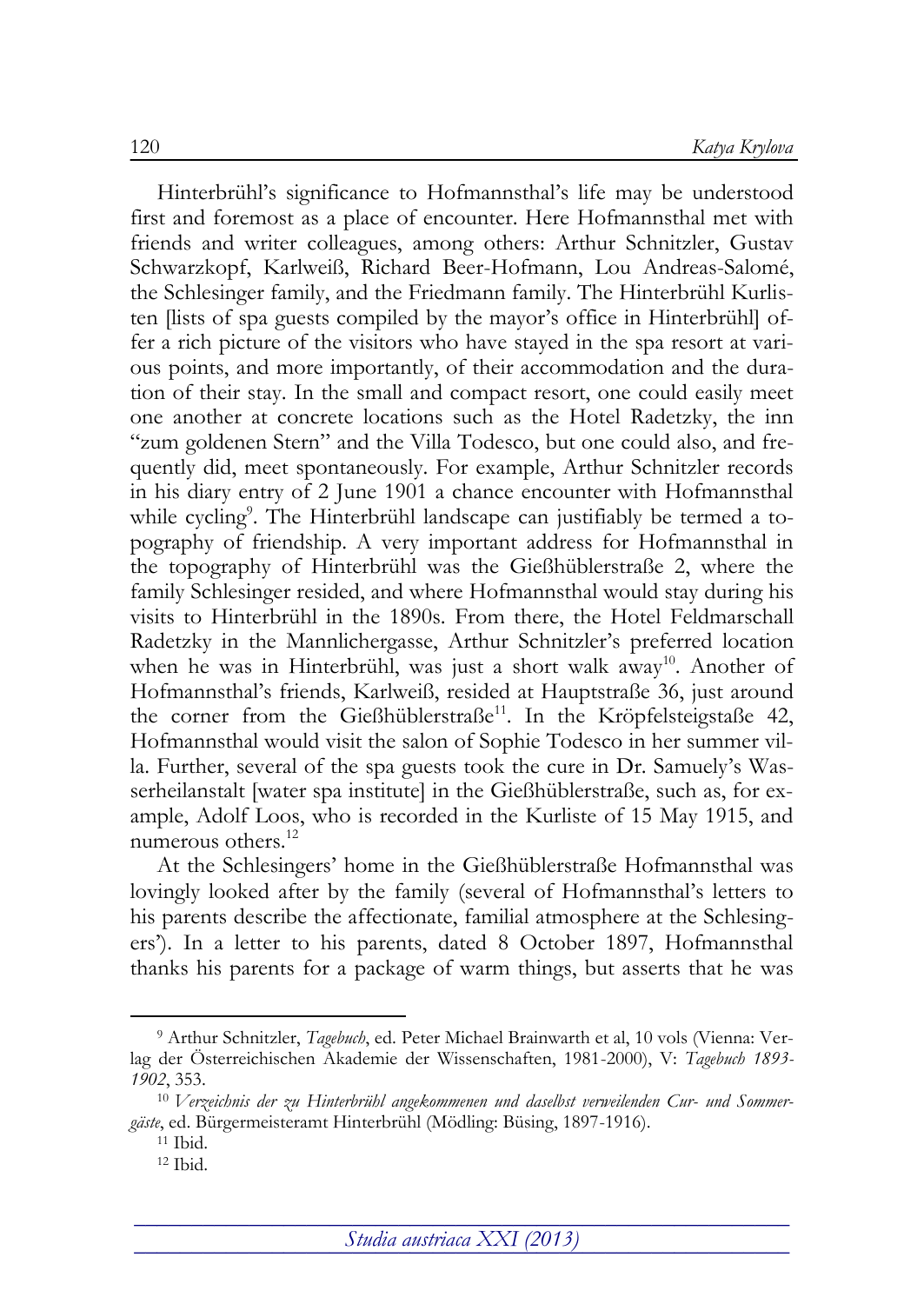"übrigens auch bisher dem Erfrieren nicht sehr nahe da ich einen Paletot vom Hans, einen Mantel von Onkel Emil und ein cape von der Gerty übereinander angehabt habe"<sup>13</sup>. The readiness of the whole family in lending their overcoats to Hofmannsthal serves as testimony to his acceptance in the Schlesinger family nest. The Schlesingers' home in the Gießhüblerstraße offered Hofmannsthal a peaceful atmosphere in which to work (he mostly worked in the Lusthaus on the property). There is no mention of taking the cure at the nearby spa in Hofmannsthal's letters. Instead, he used the diverse outdoor opportunities of the area for swimming, playing tennis, cycling, and walking. Hofmannsthal particularly enjoyed the alternation between writing and physical activity outdoors in Hinterbrühl. In his letters, he frequently praises Hinterbrühl because of the quality of its air<sup>14</sup>, because of its light green trees<sup>15</sup>, or "das prachtvolle Gelb- und Rothwerden des niederösterreichischen Waldes"<sup>16</sup>. During the summer, he enjoyed swimming and playing tennis in the Brühl, in the winter he would go for walks in the winter landscape. At the Schlesingers' Hofmannsthal was also able to become better acquainted with his future wife, Gertrud (Gerty) Schlesinger. Although Hofmannsthal had the opportunity to interact with Gerty on other occasions, given that the Schlesingers were family friends of the Hofmannsthals, the prolonged sojourns in Hinterbrühl in the home of his future wife's family undoubtedly contributed to their blossoming romance. In a letter from Galicia of 10 April 1896 to his friend and Gerty's brother, Hans Schlesinger, Hofmannsthal writes: "Im Juni werd ich dann von Wien viele Landparthien machen, wenn es nur schön ist! Auch öfter nach der Brühl fahren um mit Deiner kleinen Schwester Tennis zu spielen. Sie spielt viel besser als ich, aber ich werd in Galizien möglichst viel spielen. Deine Schwester gefällt mir von allen Frauen, die ich jetzt kenne am besten"<sup>17</sup>.

For all these reasons, Hofmannsthal viewed Hinterbrühl as an ideal place for his writing, also in relation to the town's distance from his pa-

<sup>13</sup> Hofmannsthal to his mother 08.10.1897, in BW ELTERN, FDH.

<sup>14</sup> Hofmannsthal to Richard Beer-Hofmann 27.04.1895, in *Brief-Chronik Regest-Ausgabe*, ed. Martin E. Schmid, with Regula Hauser and Severin Perrig, 3 vols (Heidelberg: Winter, 2003), I: *1874-1911*, 246.

<sup>15</sup> Hofmannsthal to Leopold von Andrian 01.05.1895, in *Hugo von Hofmannsthal: Brief-Chronik Regest-Ausgabe*, I, 248.

<sup>16</sup> Hofmannsthal to his parents 30.09.1898, in BW ELTERN, FDH.

<sup>17</sup> Hugo von Hofmannsthal to Hans Schlesinger 10.04.1896, in *Hugo von Hofmannsthal: Brief-Chronik Regest-Ausgabe*, I, 319.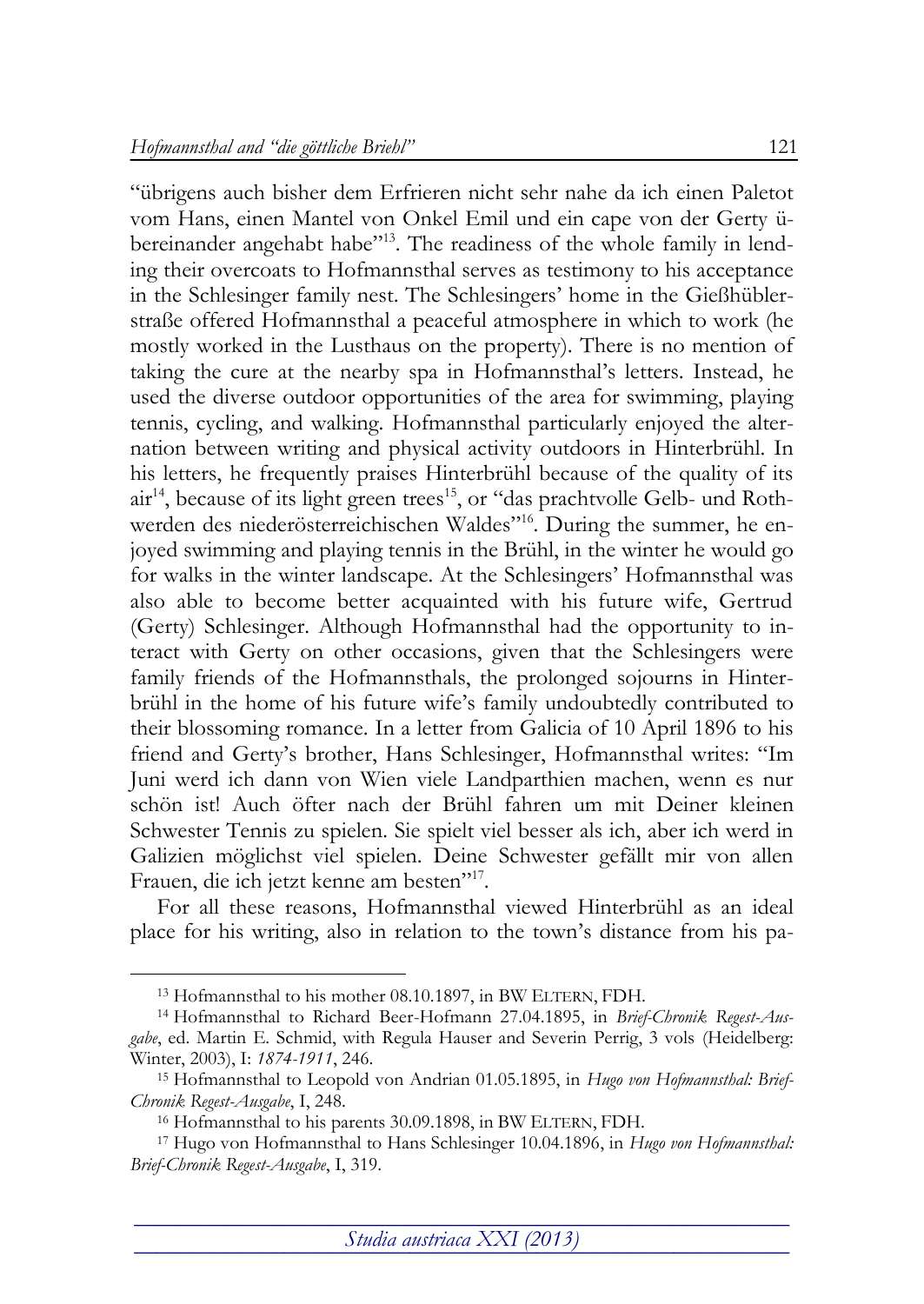rental home in Vienna. In a letter to his father of 5 October 1897 Hofmannsthal writes:

Es ist mir ein sehr schöner Gedanke, meine liebste Form des Lebens ohne zu starke Trennung von Euch künftig dadurch realisieren zu können, dass ich z.B. für 2, 3 Wintermonate so wie jetzt in der Nähe von Wien bin. Es ist unglaublich wie froh ich bin, abends in der jetzt in den Winter übergehenden Landschaft spazieren zu gehen, anstatt in der Stadt, oder in der Nacht den Wind in den Bäumen zu hören. Das wird bei mir immer stärker.<sup>18</sup>

In a further letter to his parents of 22 October 1897, Hofmannsthal equates living in the countryside with literary creativity, stating: "ich begreife nicht, dass ein Dichter überhaupt in der Stadt wohnt" 19 . The place where Hofmannsthal eventually chose to realise his dream of living slightly outside the city, but still within easy reach of his parents, was Rodaun, where Hofmannsthal moved with Gerty following their marriage in June 1901. Here too he would work in a Lusthaus in the garden of the property, and would recreate the familial, domestic atmosphere of both his own and his wife's family homes, with his day following a structured routine of writing in the Lusthaus, meals, walks, and answering correspondence.

Hinterbrühl was a place where Hofmannsthal felt at ease, and which never failed to provide him with the peace, comfort and pleasant surroundings that were so instrumental to his work and his emotional wellbeing. Here, for example, he could learn for his doctoral defense in June of 1898, with Hinterbrühl offering him an environment conducive to his studies and enabling him to work "ohne irgend welche Nervosität"<sup>20</sup>. In many letters to his parents, the restorative effect of the Brühl is foregrounded: "meine Zappeligkeit, mein nicht ganz regelmäßiger Appetit, alles verwandelt sich hier in 3, 4 Tagen und ich fühle mich physisch so großartig, als anderswo mittelmäßig" 21 . It is this restorative effect of Hinterbrühl's landscape that prompts Hofmannsthal to convalesce in the Brühl when he is taken ill in April 1895 during his military service. When he is in Venice in October 1898, he looks forward to coming home and particularly to being back the Brühl, given that he has spent "3 Monate in

<sup>18</sup> Hofmannsthal to his father 05.10.1897, in BW ELTERN, FDH.

<sup>19</sup> Hofmannsthal to his parents 22.10.1897, in BW ELTERN, FDH.

<sup>20</sup> Hofmannsthal to his mother 02.06.1898, in BW ELTERN, FDH.

<sup>21</sup> Hofmannsthal to his father 16.10.1898, in BW ELTERN, FDH.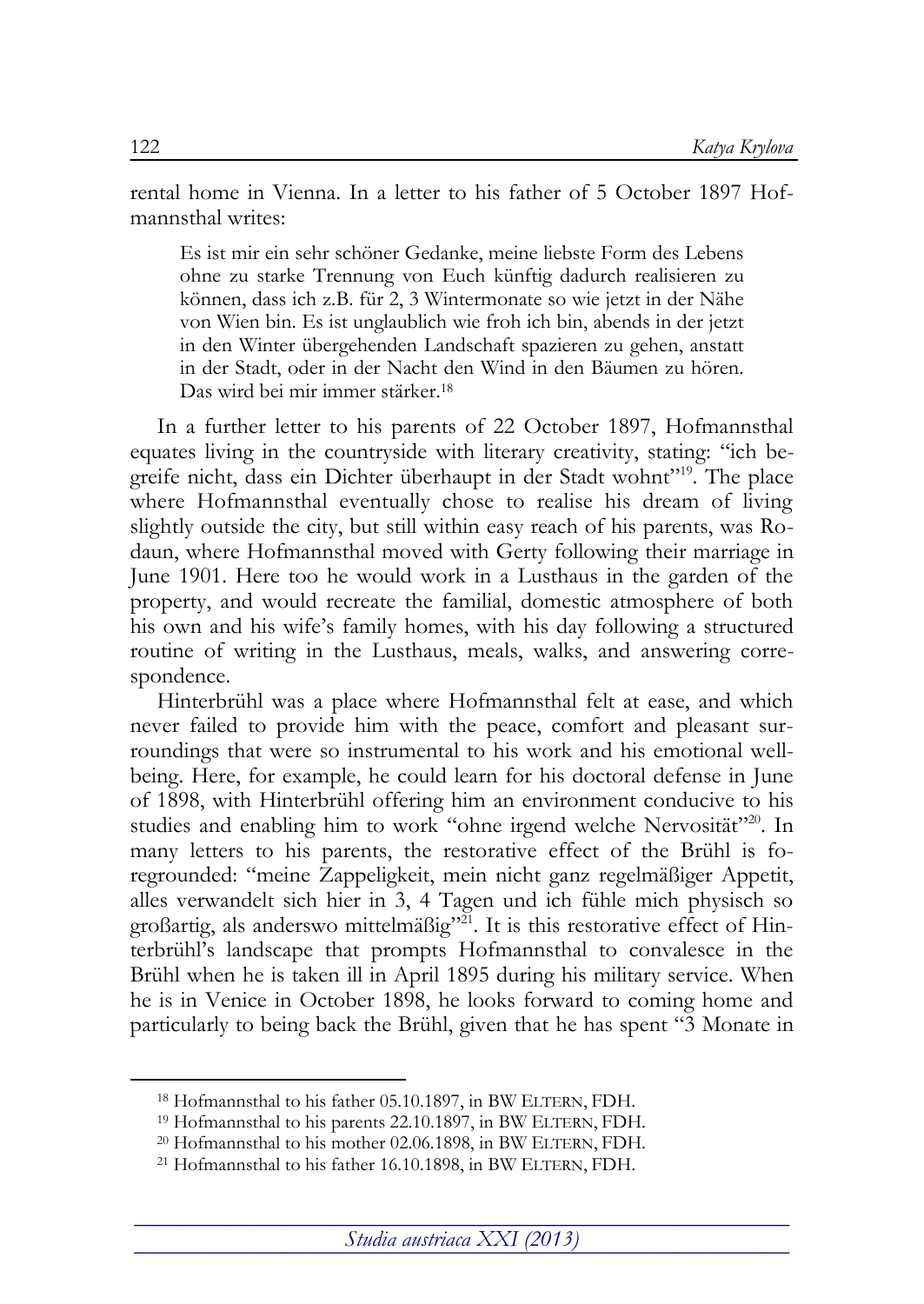keinem Zuhaus"<sup>22</sup>. The Brühl is thereby stylized into a home from home for Hofmannsthal, "wo ich ja auch wie zuhaus bin"23.

In later years, Hofmannsthal's "home" in Hinterbrühl would be the Villa Friedmann, built for the politician Max Friedmann in 1898 by the star-architect Joseph Maria Olbrich, co-founder of the Secession and architect of the Secession building. Friedmann wished to have his villa built according to the principles of the new art deco movement, and as Marie-Theres Arnbom describes, Olbrich happily took up the opportunity to design a villa for a wealthy patron<sup>24</sup>. The villa was designed with painstaking attention to detail, from the door handles to the crockery, tablecloths and dog kennel<sup>25</sup>. The house, which still exists today<sup>26</sup>, boasts an extravagant interior, with birch trees painted onto the white walls of the bedroom and field flowers painted on the banisters of the terrace<sup>27</sup>. Hofmannsthal, a friend of both Max and his brother, the Alpinist Louis Friedmann, would frequently stay in this unique and inspirational domicile during his visits to Hinterbrühl from 1910 onwards.

In this topography of friendship, an innkeeper's daughter, Christine "Tini" Schönberger, although not a personality of the artistic and literary scene, became a significant figure for Hofmannsthal and his literary colleagues, Karlweiß, Arthur Schnitzler and Felix Salten. The inn "zum goldenen Stern" in Vorderbrühl, owned by the Schönberger family, became a beloved haunt for the literary quartet, not for its food, however, but due to the charm of the eldest daughter of the innkeeper. Christine's beauty and charm were legendary: the lyricist Paul Wilhelm had written verses to her as had his friend Wolfgang Madjera, as a result of which many other writers and poets were prompted to make the pilgrimage to the "Goldene Stern" in Vorderbrühl<sup>28</sup>. One such visitor was Hofmannsthal's friend, Karlweiß, who later set a monument to Christine in the eponymous heroine of his folk play, *Das grobe Hemd* (1897). In the play, now largely forgotten and even more rarely performed, the figure of Christine Winkler "ne-

<sup>22</sup> Hofmannsthal to his parents 4.10.1898, in BW ELTERN, FDH.

<sup>23</sup> Ibid.

<sup>24</sup> Marie-Theres Arnbom, *Friedmann, Gutmann, Lieben, Mandl, Strakosch: Fünf Familienporträts aus Wien* (Wien: Böhlau, 1987), 162.

<sup>25</sup> Ibid., 163.

<sup>&</sup>lt;sup>26</sup> Today the villa is occupied by a veterinary practice.

<sup>27</sup> Arnbom, 164.

<sup>28</sup> Valerie Reichert-Heidt, "Das Urbild der Christine", *Neues Österreich*, 13. Nov. 1955, 17-18, 17.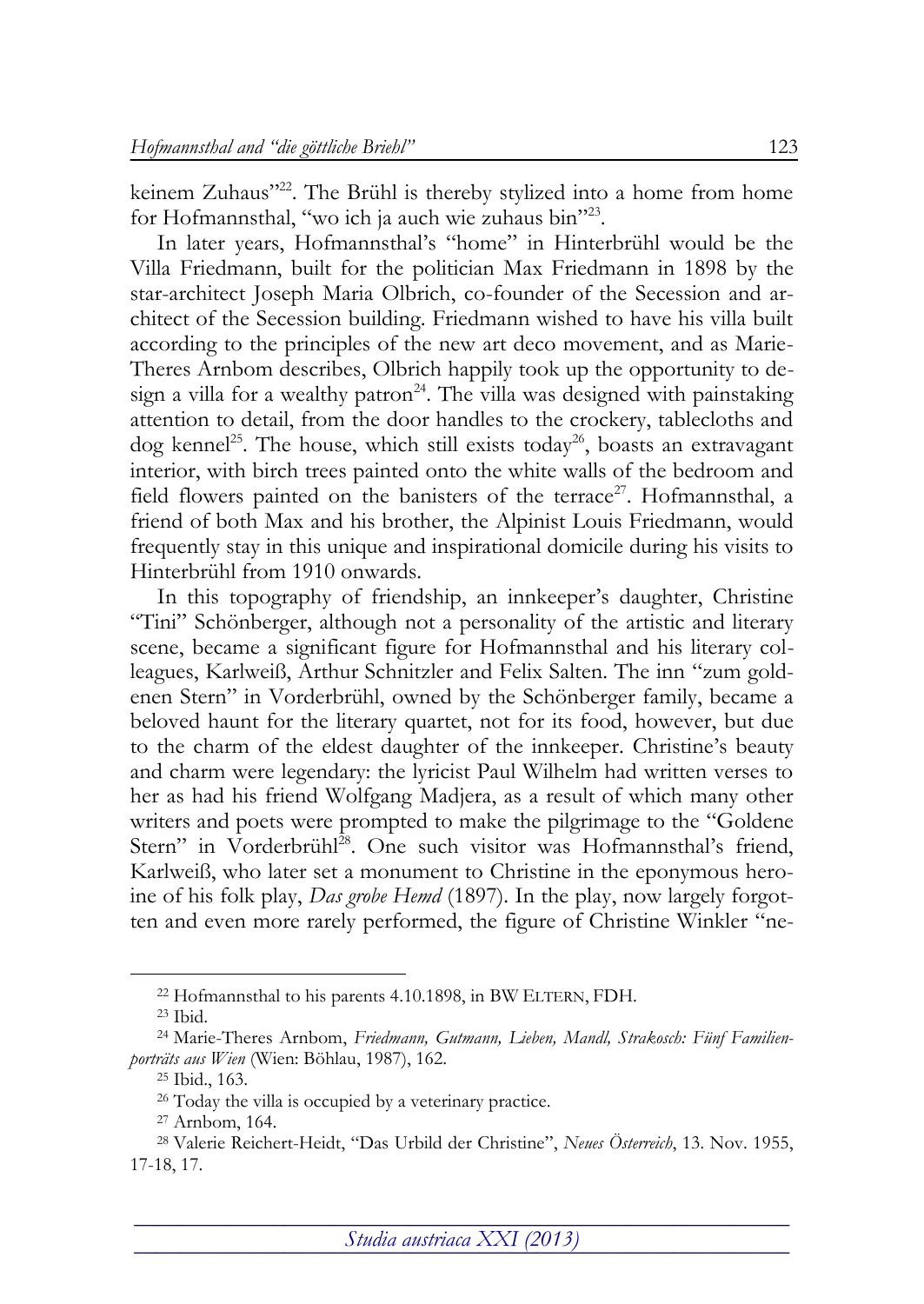unzehn Jahre alt, katholisch, ledig, bürgerliche Erbin" 29 , is the daughter of a deceased mining magnate. She falls in love with the son of a factory owner, Max Schöllhofer, a revolutionary who despises his inherited wealth. Max soon has a chance to experience what the poverty that he so idealises is really like, as his father announces that he has lost his fortune through speculation on the stock market (a topical reference to the Vienna stock market crash of 1873). As the family are forced to sell their flat, and Max has to take up work copying drawings for an architect, he finds that wearing the "rough shirt" is very far from the idealised image that he nurtured in his mind. In the course of all this, Christine and Max, the central figures of the play, engage in several dialogues. Christine, having had her eyes opened by Max's socialist ideas, decides that she wants to give her inherited wealth away and support herself with her own work. In her mixture of naiveté and idealism, she offers some of the most memorable lines of the play. Christine decides to marry Max, despite the fact that he is now impoverished, thus going against the mores of her social class, which dictated that she should marry someone of similar wealth and social standing. However, in the dénouement of the play, Max's father reveals that wearing the "rough shirt" was in fact a didactic experiment to teach his children a lesson about the true meaning of poverty, and that, in fact, he has not lost all his wealth through speculation. The didactic comedy ends with the marriage of two young couples, including Max and Christine.

Christine Schönberger was also the acknowledged model for the figures of both Christine and Mizi in Schnitzler's *Liebelei* (1895), with the two contrasting figures reflecting different sides of Schönberger's personality. Schnitzler is reported to have explained his intentions for the play to Schönberger as follows: "Fräulein Tinerl, passen S' jetzt gut auf! Ich schreib nämlich an einem neuen Stück. [...] es kommt ein Mädel drin vor, nicht älter als Sie jetzt sind. Und eine zweite ist dabei, grad so jung. Und beide zusammen - das sind Sie!"<sup>30</sup>. Meanwhile, the significance of Tini Schönberger for Hofmannsthal may be best gleaned from the following newspaper portrait of her on her 80<sup>th</sup> birthday in *Neues Österreich*, which recalls one particular visit of Schnitzler, Schwarzkopf and Hofmannsthal to the "Goldene Stern" 31:

<sup>29</sup> Karlweiß, *Das grobe Hemd: Volkstück in vier Acten* (Vienna and Berlin: Ch. Reißer & M. Werthner, 1897), 6.

<sup>30</sup> Arthur Schnitzler, as cited inValerie Reichert-Heidt, "Das Urbild der Christine", 18.

<sup>31</sup> Schnitzler also records this episode in his diary entry of 4.6.1893, in *Tagebuch 1893- 1902*, 36: "4/6 Sonntag. – Mit Schwarzkopf in die Brühl. – Wirtstöchterlein. Sie dictirt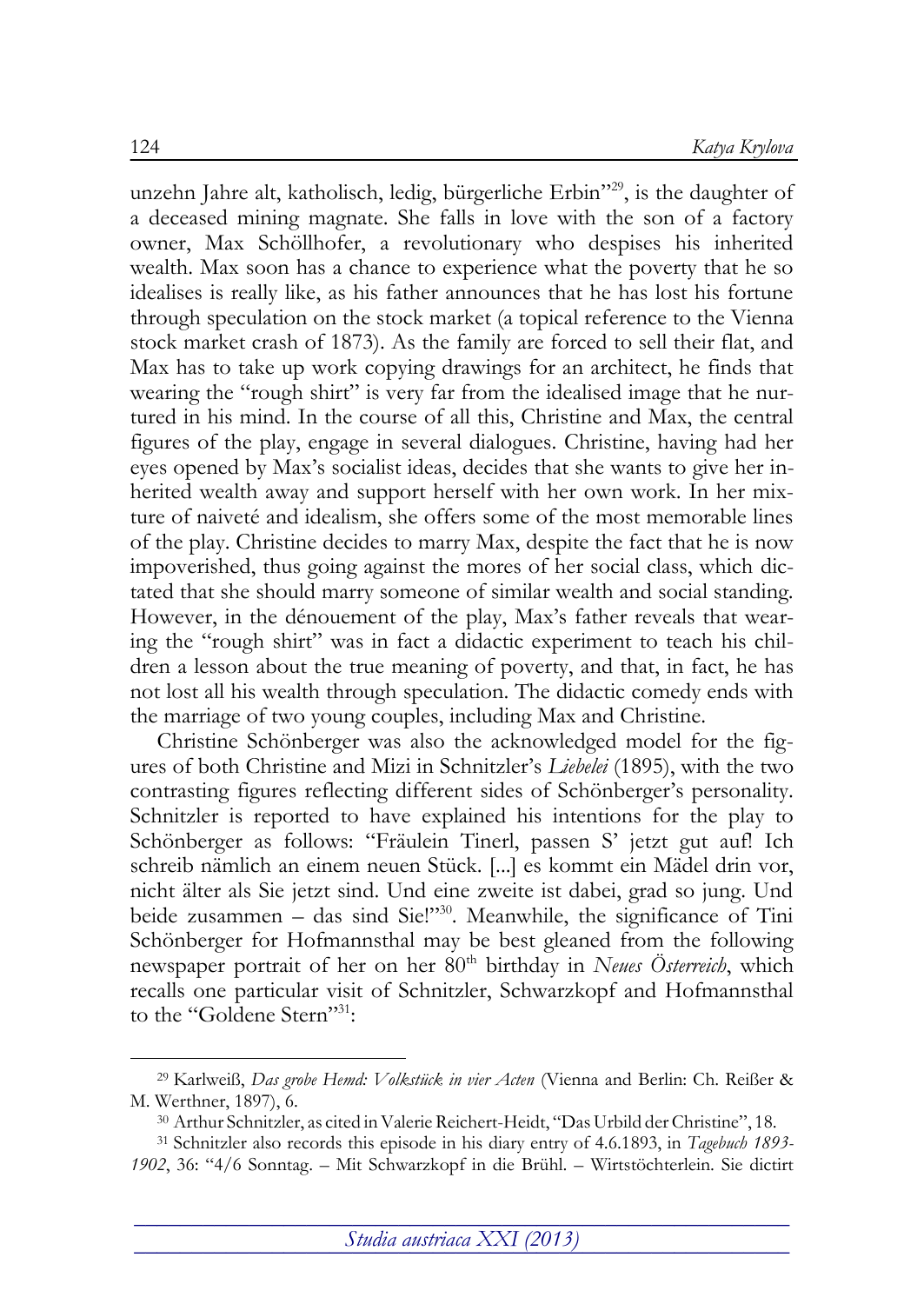An einem schönen Oktobertag saß Christine einmal in der Gaststube und schrieb genau und wunderschön die Speisekarten für den elterlichen Betrieb aus. Hingebungsvoll malte sie ihre Buchstaben und hörte nicht, was um sie vorging. Da fand sie plötzlich unverhoffte Helfer bei ihrem schwierigen Werk. Es waren zwei junge Männer, die vor wenigen Tagen einen Ausflug in die Brühl gemacht und am Abend im "Stern" eingekehrt waren. Jetzt kamen sie wieder und suchten Christine, deren ungewöhnlicher Liebreiz natürlich auch ihnen aufgefallen war: Arthur Schnitzler und Hugo von Hofmannsthal. [...] Hofmannsthal, damals noch fast ein Knabe, wurde rot und heiß, wenn ihn Christine nur ansah, und die Worte, in die er seine ganze Bewunderung für sie legte, waren ein beredtes Zeugnis seiner großen Jugend. Er stammelte: «Fräulein Tinerl, mein Gott! Fräulein Tinerl, ich wär' so froh, wenn Sie ein Bub wären!» – Christine riß verwundert die Augen auf: «Ja, warum denn?» – «Weil, Fräulein Tinerl, weil ich dann mit Ihnen eine Reise machen könnte!» Und scheu, etwas linkisch, drückte er ihr die Hand. Christine lachte nur und beugte sich wieder über die Speisekarten. Schnitzler aber wurde energisch: «Geb'n S' her, Fräulein Tini! Wir schreiben das jetzt zusammen, der Hugo und ich, aber ich glaub' beinah', Sie sollten sich eine von den Karten, wenn's dann glücklich fertig sind, aufheben! Zum ewigen Angedenken an uns! [...]» 32

Hofmannsthal's perceptive assessment of contemporary gender relations, which would prevent Tini Schönberger from going on a journey with him, finds its expression in Karlweiß's *Das grobe Hemd* through the desire of the heroine (who is admittedly of a different social standing than the real-life model) to support herself with her own work: "Sie können sich bethätigen! Sie dürfen aufgehen in Ihrem Berufe, indem Sie gewiß Großes schaffen werden. Mir sind die Hände gebunden! Ein reiches Mädchen darf ja nicht arbeiten" 33 .

While being an acknowledged poetic inspiration for Karlweiß and Schnitzler, Tini Schönberger may also have been the unacknowledged muse for Hofmannsthal's dramatic fragment, the comedy *Silvia im "Stern"* (1907)<sup>34</sup>. Like many of Hofmannsthal's comedies, the plot centres upon the unrav-

die Speisekarte; Loris kommt eben, schreibt auch". Either Christine Schönberger's dating of this event to a "schönen Oktobertag" is inaccurate, or this was a regular occurrence rather than a singular event.

<sup>32</sup> Reichert-Heidt, "Das Urbild der Christine", 17.

<sup>33</sup> Karlweiß, *Das grobe Hemd*, 84.

<sup>34</sup> Hugo von Hofmannsthal, *Silvia im "Stern"*, in *Sämtliche Werke*, ed. Heinz Rölleke et al, 42 vols (Frankfurt am Main: Fischer, 1975-), XX: *Dramen 18*, 7-38.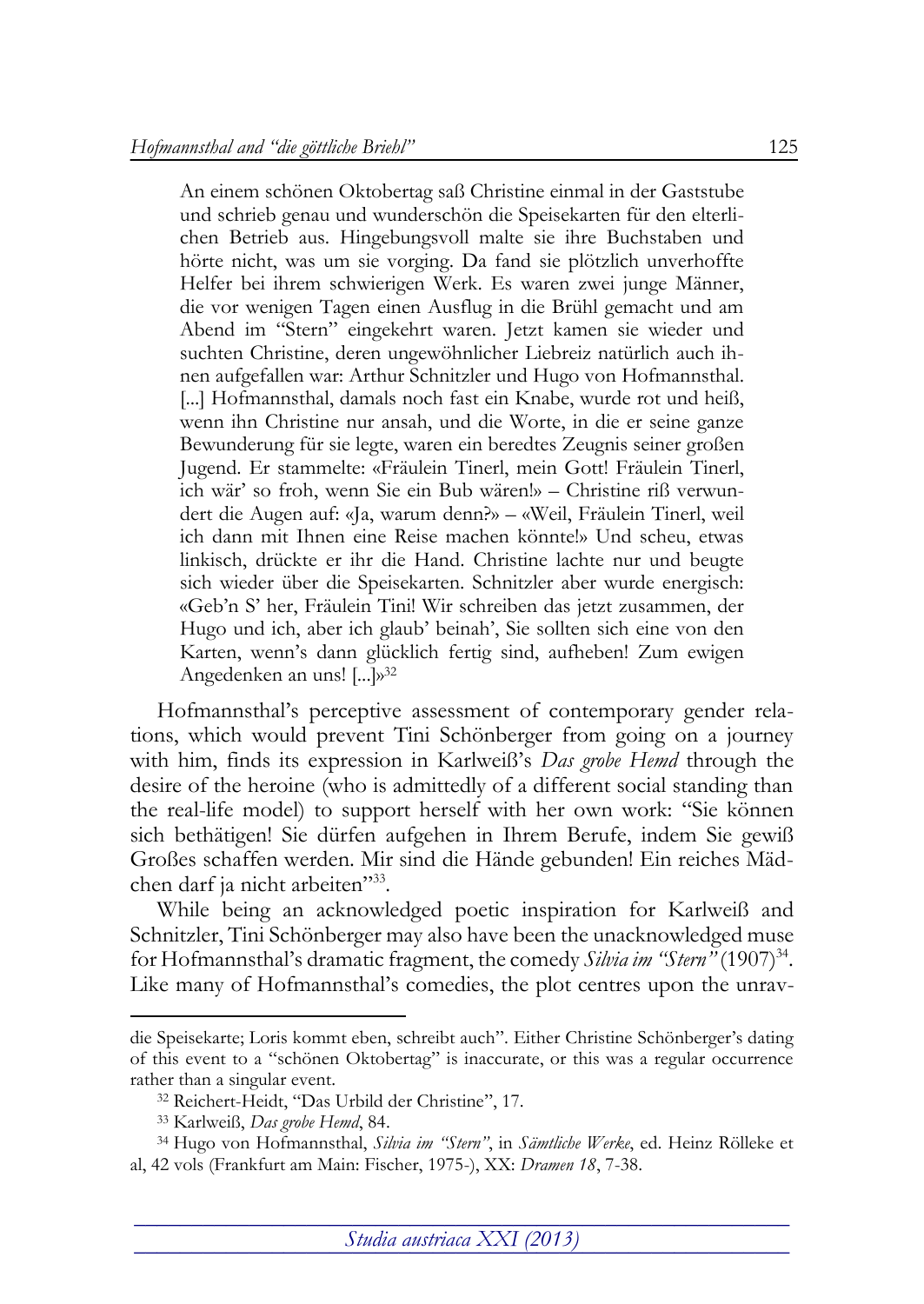eling of origin and the interpretation of signs, in this case that of genealogical provenance<sup>35</sup>. Inspired by the comedies of Goldoni, Robert Chasles's Les illustres Françoises and the figure of Julie de Lespinasse<sup>36</sup>, the plot focuses on Silvia, who resides with her protectoress, the innkeeper Madame Laroche, in the "Blaue Stern". However, the plot of *Silvia im "Stern"* is much darker than that of Karlweiß's or even Schnitzler's literary immortalisations of Schönberger, and the central female protagonist is also much more ambivalent. Silvia is attacked from all sides, accused of being a thief and a coquette. The reasons for these attacks lie in the secret surrounding her parentage. It emerges in the course of the fragment that Silvia is not, as she claimed, the mistress of Graf Wessenberg, but rather his daughter (Silvia's mother having been a duchess). Silvia's fortune depends on whether or not her lover, the wealthy Rudolf von Raithenau, stays firm in his intention to marry her, or whether he chooses to lend an ear to the intrigues concocted by his family and Sertos (who wishes to marry Silvia against her will). All of the conflicts and intrigues in the fragment are played out in the foyer, stairs, balcony and rooms of the "Blaue Stern".

Hans-Georg Dewitz suggests the "Blaue Stern" could be based on the Hotel "Blauer Stern" in Prague, where Hofmannsthal resided during his visit to the city in January 1906<sup>37</sup>. Hofmannsthal himself, in a preparatory note, situates the guest house in *Silvia im "Stern"* in Vienna's Landstraße<sup>38</sup>. However, as is often the case, this may be a case of literary sublimation, with the original stimulus or experience transposed to another time and place. The affinity of the hotel's name to another inn which also has "Stern" in its name, and an inn that Hofmannsthal was certainly more familiar with than with the "Blaue Stern" in Prague, cannot be overlooked. The hotel or inn here, as in Hofmannsthal's other works, takes on a central function, bringing together and interweaving different fates of "Menschen in einem Gasthause"<sup>39</sup>. Martin Stern has described hotels in Hof-

<sup>35</sup> See Mathias Meyer, *Hugo von Hofmannsthal* (Stuttgart und Weimar: Metzler, 1993), for a discussion of the way in which Hofmannsthal's comedies continually centre on the motif of "die Schwierigkeit der Zeichendeutung", 83-84.

<sup>36</sup> Ibid., 85.

<sup>37</sup> See Hans-Georg Dewitz's "Erläuterungen" to *Silvia im "Stern"*, in Hugo von Hofmannsthal, *Sämtliche Werke XX: Dramen 18*, 245-284, 245.

<sup>38</sup> "Spielt in einem kleinen Gast u Speisehaus zum blauen Stern in Wien, auf der Landstraße", Note *N 156* "2<sup>ter</sup> XI<sup>ter</sup> 11. nachts", in Hugo von Hofmannsthal, Sämtliche *Werke XX: Dramen 18*, 206.

<sup>39</sup> Hugo von Hofmannsthal, "*21. Oktober 1907, an Eberhard von Bodenhausen"*, in Hugo von Hofmannsthal, *Sämtliche Werke XX: Dramen 18*, 231.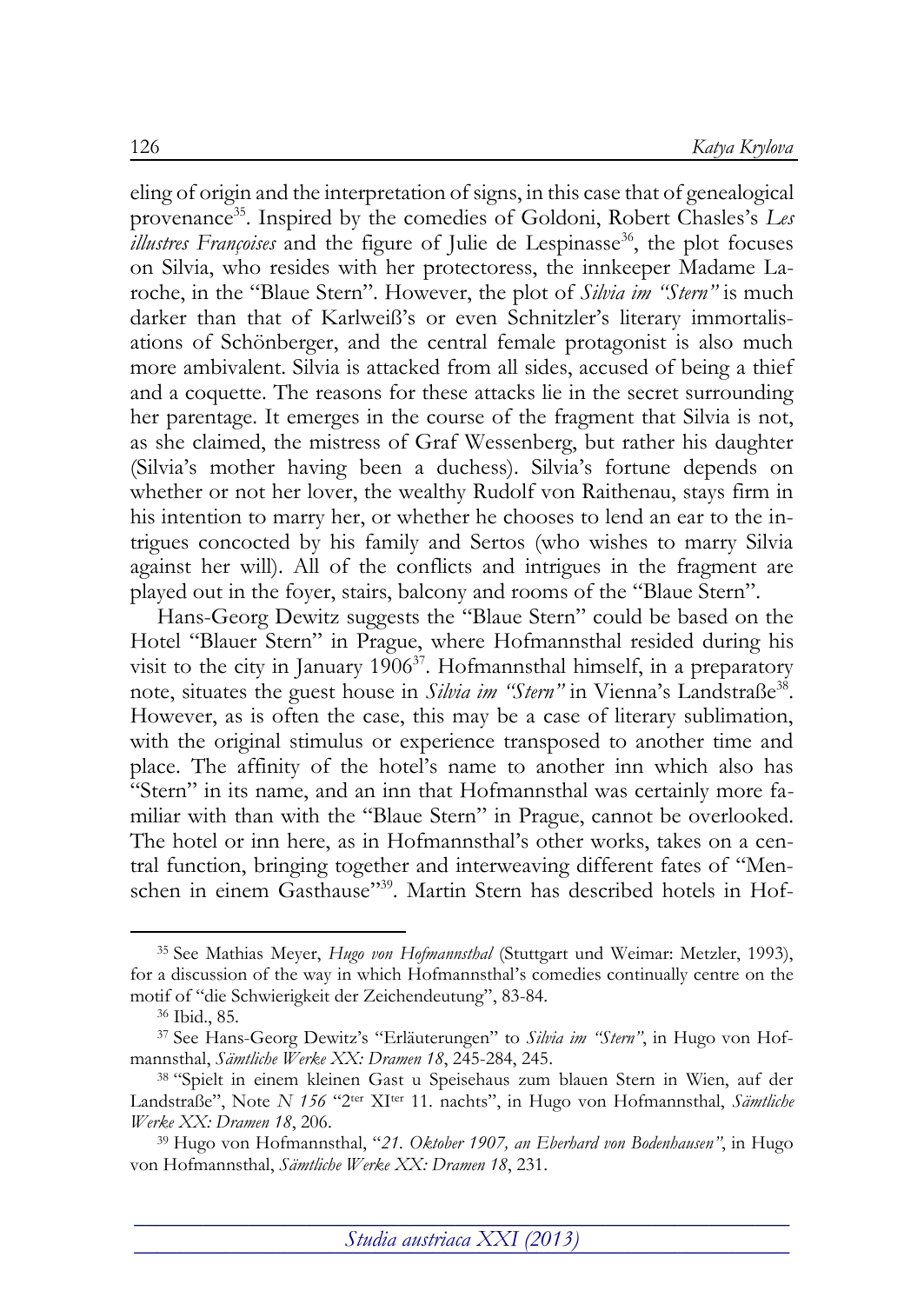mannsthal's work as places "des Übergangs und der Prüfung"<sup>40</sup>, and it is certainly the case that it is in this traditionally transitory space that different kinds of trials and tribulations take place, be they mistaken identity or unwanted suitors, before these conflicts can be resolved, frequently through marriage.

While the name of the inn in Hofmannsthal's play bears obvious similarities to the name of the inn "zum goldenen Stern" in Vorderbrühl, the central figure, who may similarly be described as an innkeeper's daughter, also resonates with the portrait of Tini Schönberger that emerges from Karlweiß's and Schnitzler's portrayals. The focus for Hofmannsthal in this comedy dealing with the discrepancy between "Schein und Sein" is the multiple ways in which Silvia, "unsere Tugend, der Engel im Stern" is misperceived by various people, becoming an object of hearsay, in a similar manner that Tini Schönberger perhaps became the product of the myths that began to surround her<sup>41</sup>. In Hofmannsthal's play, Silvia is described by Rudolf's servant Johann as "eine zweideutige Person [...], eine gefährliche Person, um so gefährlicher, je schöner sie ist"<sup>42</sup>. Here, Hofmannsthal seems to follow Schnitzler in rendering Christine-as-Silvia as an ambiguous personality (in the same manner that Schnitzler created two figures to represent Christine in *Liebelei*), according to the classic trope of a dangerous and disarming beauty. The personality of his literary creation is described by Hofmannsthal as follows: "Silvia ist dumm, aber weise. Intuitiv beurteilt sie die Leute ganz richtig [...]. Für sie ist das Eingehen auf diese Leute eine Art Entzückung. Sie weiß dass sie sie verliebt in sich macht<sup>243</sup>. Here, as elsewhere in Hofmannsthal's work (notably in *Christinas Heimreise* [1910]), intrigue and emotional turmoil are successfully resolved in the institution of marriage, in this case that of Silvia and Rudolf, with which the *Silvia im "Stern"* fragment ends.

*Silvia im "Stern"*, inspired as it was by Hofmannsthal's Brühl sojourns, was to remain a fragment that Hofmannsthal revised throughout his life, but one that was never completed. The majority of the texts that Hofmannsthal wrote in the Brühl itself do not reveal an immediate influence of Hofmannsthal's surroundings upon the narrative fiction, yet the sheer number of texts that Hofmannsthal worked on in Hinterbrühl is signifi-

<sup>40</sup> Martin Stern, *Hofmannsthals erstes Lustspielfragment*, NR 70, 3 (1959), 463-498, 489.

<sup>41</sup> *Silvia im "Stern"*, 21.

<sup>42</sup> Ibid., 35.

<sup>43</sup> Hugo von Hofmannsthal, Note *N 157* "XI 1911", in Hugo von Hofmannsthal, *Sämtliche Werke XX: Dramen 18*, 207.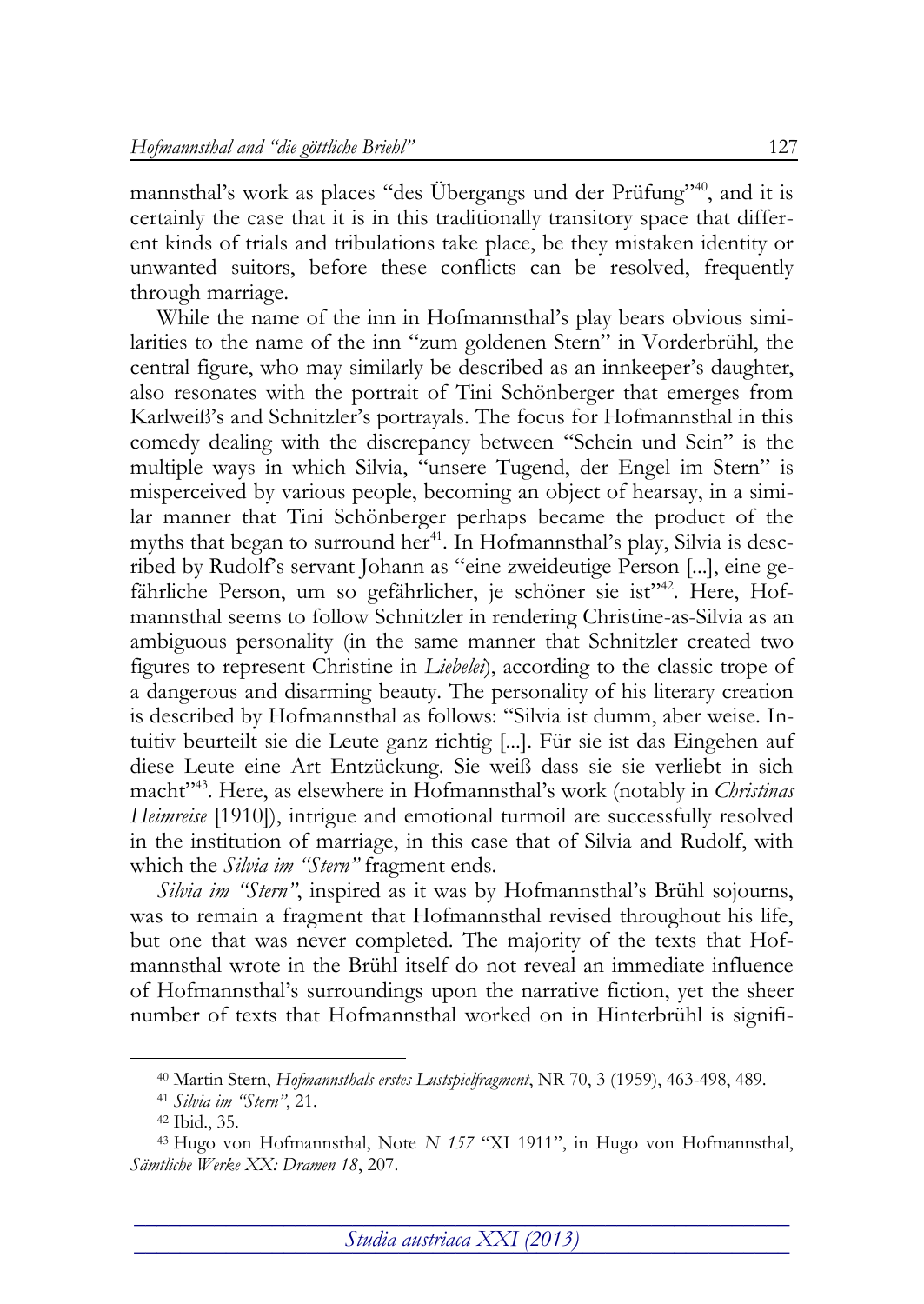cant. They include work on *Das Glück am Weg* (1893), *Triumph einiger ›Künstler unserer Zeit‹* (1895), *Alexander* (1895), *Das Märchen der 672. Nacht* (1895), texts composed during the "produktive Herbst" of 1897: *Der weiße Fächer* (1897), *Der goldene Apfel* (1897), *Die Frau im Fenster* (1897), and *Die Hochzeit der Sobeide* (1897), as well as *Der Abenteurer und die Sängerin* (1898) and the third act of *Der Triumph der Zeit* (1901). In many of these texts the focus is on the fantastical element breaking into a previously ordered and structured existence. *Das Märchen der 672. Nacht* (1895) focuses on a protagonist who resides in an idyllic country house in the mountains before his ordered existence is interrupted following the receipt of a mysterious letter, accusing one of his servants of an unspecified offence. When he decides to clear up the matter, by going to the city in search of the servant's former masters, he ends up being struck by a horse, leading to his death. It is striking how the antithesis between the city and the countryside is figured in this tale, as all the negative experiences in the story befall the protagonist in the city, while the country environment where the protagonist resides is shown to perfectly complement the protagonist's personality. The description of the country house where the protagonist lives resonates strongly with Hofmannsthal's biographical experiences of the spa resort of Hinterbrühl:

Wenn in der Stadt die Hitze des Sommers sehr groß wurde und längs der Häuser die dumpfe Glut schwebte und in den schwülen, schweren Vollmondnächten der Wind weiße Staubwolken in den leeren Straßen hintrieb, reiste der Kaufmannssohn mit seinen vier Dienern nach einem Landhaus, das er im Gebirg besaß, in einem engen, von dunklen Bergen umgebenen Tal. Dort lagen viele solche Landhäuser der Reichen. Von beiden Seiten fielen Wasserfälle in die Schluchten herunter und gaben Kühle. Der Mond stand fast immer hinter den Bergen, aber große weiße Wolken stiegen hinter den schwarzen Wänden auf, schwebten feierlich über den dunkelleuchtenden Himmel und verschwanden auf der anderen Seite. Hier lebte der Kaufmannssohn sein gewohntes Leben in einem Haus, dessen hölzerne Wände immer von dem kühlen Duft der Gärten und der vielen Wasserfälle durchstrichen wurden. 44

This is a rare example of Hofmannsthal topographically rooting his literary work in a location that bears an obvious resemblance to Hinterbrühl. For the most part, the texts Hofmannsthal worked on in the Brühl took

<sup>-</sup><sup>44</sup> Hugo von Hofmannsthal, *Das Märchen der 672. Nacht*, in *Sämtliche Werke*, ed. Heinz Rölleke et al, 42 vols (Frankfurt am Main: Fischer, 1975-), XXVIII: *Erzählungen I*, 13-30.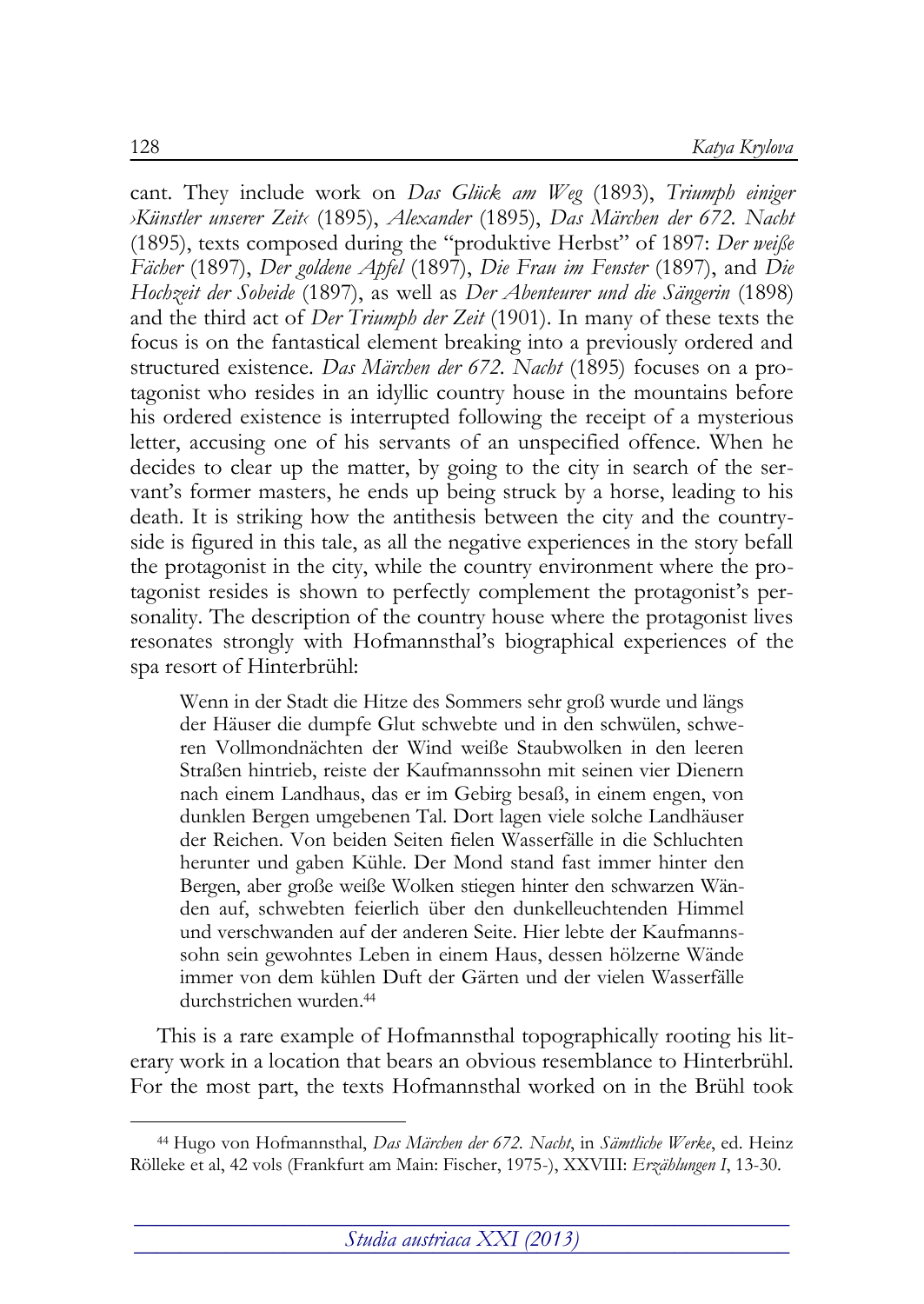their inspiration less from Hofmannsthal's immediate surroundings than from classical antiquity (*Alexander – Die Freunde*), from *One Thousand and One Nights* (*Der goldene Apfel* and *Die Hochzeit der Sobeide*), the memoirs of Casanova (*Der Abenteurer und die Sängerin*), and the motif of Wilhelm Meister and Mignon (*Der Triumph der Zeit*). However, in a note to *Alexander – Die Freunde* (a note which Hofmannsthal composed one day while on the way to take the electric tram in the Brühl and on the tram journey itself<sup>45</sup>) Hofmannsthal ironically ascribes Mödling and the Brühl an inspirational role:

Sonntag, 3. Februar 1895. – Ich sage zu den kleinen dunklen Häusern und Kindern in Mödling: gebt mir euch, – und sie geben mir den göttlichen Leib Alexanders des Großen im Bade liegend. – Gedanken = ein tiefes Kommunizieren mit dem Wesen der Dinge. Feuer einer Laterne vermittelt die Idee des ewigen Weltfeuers und die mystische Vereinigung mit diesem.<sup>46</sup>

As illustrated by the examples from *Silvia im "Stern"*, *Das Märchen der 672. Nacht* and, indeed, the example above from *Alexander – Die Freunde*, the Brühl did not fail to leave traces in Hofmannsthal's work. The peace and quiet that Hofmannsthal enjoyed in Hinterbrühl were particularly germane to work on his early texts. In letters written from Hinterbrühl to his parents and friends the talk is of diverse work projects. He asks his parents to send various manuscripts to Hinterbrühl and similarly planned the staging of theatre plays from there<sup>47</sup>.

The significance of Hinterbrühl to Hofmannsthal's life and work cannot be underestimated. A place that he was familiar with from childhood, it remained somewhere that he would return to throughout the course of his life, particularly in the period up until his marriage to Gerty Schlesinger. In Hinterbrühl he could be sure of finding the peace and tranquility that was so conducive to his work, as well as the social interaction and intellectual exchange with his friends and colleagues who similarly favoured the Brühl. The significance of Hinterbrühl to Hofmannsthal may be seen both in the sheer number of texts that he worked on there, as well as in his literary sublimation of his Brühl experiences, in particular in *Silvia im "Stern"*. Hinterbrühl, as a rural retreat in close proximity to Vienna, served as a model for

<sup>45</sup> See *Hugo von Hofmannsthal: Brief-Chronik Regest-Ausgabe*, I, 237.

<sup>46</sup> Hugo von Hofmannsthal, *Alexander – Die Freunde*, in *Gesammelte Werke in Einzelausgaben*, ed. Bernd Schoeller in consultation with Rudolf Hirsch, 10 vols (Frankfurt am Main: Fischer, 1979), *III: Dramen I*, 519-528, 519.

<sup>47</sup> Hofmannsthal to his father 15.10.1897, in BW ELTERN, FDH.